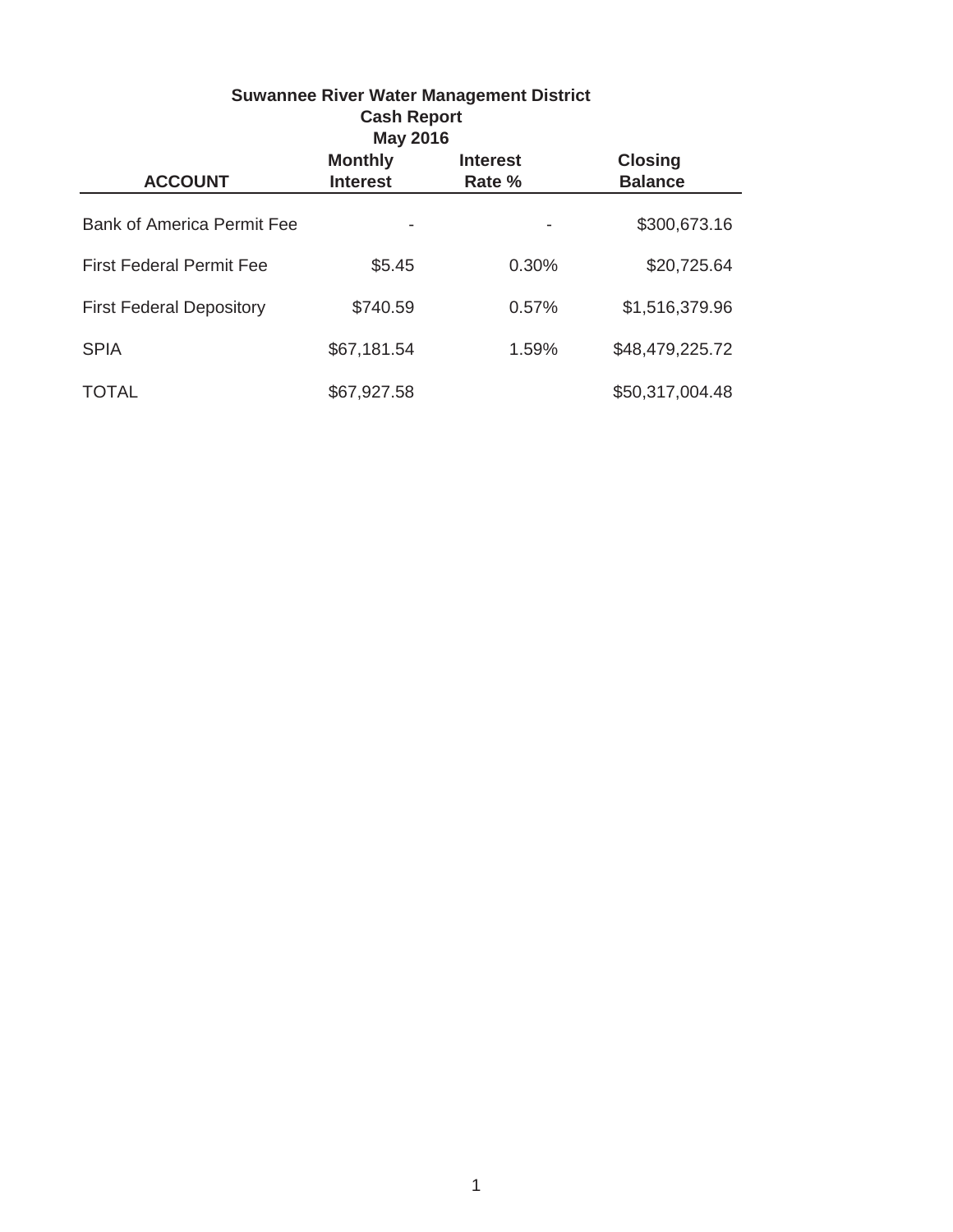#### **Suwannee River Water Management District Statement of Sources and Uses of Funds For the Month ending May 31, 2016 (Unaudited)**

|                            |                  | <b>Actuals</b>           |   | <b>Variance</b> |                     |
|----------------------------|------------------|--------------------------|---|-----------------|---------------------|
|                            | <b>Current</b>   | <b>Through</b>           |   | (Under)/Over    | <b>Actuals As A</b> |
|                            | <b>Budget</b>    | 5/31/2016                |   | <b>Budget</b>   | % of Budget         |
| <b>Sources</b>             |                  |                          |   |                 |                     |
| Ad Valorem Property Taxes  | \$5,580,000 \$   | 5,252,546                | S | (327, 454)      | 94%                 |
| Intergovernmental Revenues | $$22,043,352$ \$ | 11,501,249               |   | (10, 542, 102)  | 52%                 |
| Interest on Invested Funds | $$300,000$ \$    | 421,781                  |   | 121.781         | 141%                |
| License and Permit Fees    | $$135,000$ \$    | 111,336                  |   | (23,664)        | 82%                 |
| Other                      | \$405,600 \$     | 754.331                  |   | 348.731         | 186%                |
| <b>Fund Balance</b>        | \$16,830,718 \$  | $\overline{\phantom{0}}$ |   | (16,830,718)    | 0%                  |
| <b>Total Sources</b>       | $$45,294,670$ \$ | 18,041,244               |   | (27, 253, 426)  | 40%                 |

|                                              | <b>Current</b>  | <b>Available</b> |                     |   |                     |    |               |           |              |
|----------------------------------------------|-----------------|------------------|---------------------|---|---------------------|----|---------------|-----------|--------------|
|                                              | <b>Budget</b>   |                  | <b>Expenditures</b> |   | <b>Encumbrances</b> |    | <b>Budget</b> | %Expended | %Obligated 2 |
| <b>Uses</b>                                  |                 |                  |                     |   |                     |    |               |           |              |
| Water Resources Planning and Monitoring      | \$9,766,226 \$  |                  | 3.489.389           | S | 33.925              | S. | 6.242.913     | 36%       | 36%          |
| Acquisition, Restoration and Public Works    | \$29,824,383    |                  | 8,454,191           |   |                     |    | 21,370,192    | 28%       | 28%          |
| Operation and Maintenance of Lands and Works | \$2,633,661     |                  | 1.342.241           |   | 11.819              |    | 1.279.601     | 51%       | 51%          |
| Regulation                                   | \$1.319.102     |                  | 776.338             |   | 962                 |    | 541.802       | 59%       | 59%          |
| Outreach                                     | \$245,482       |                  | 131.155             |   |                     |    | 114.327       | 53%       | 53%          |
| Management and Administration                | \$1,505,816     |                  | 891.561             |   | 29.071              |    | 585.184       | 59%       | 61%          |
| <b>Total Uses</b>                            | \$45,294,670 \$ |                  | 15,084,874          |   | 75.776              |    | \$30,134,020  | 33%       | 33%          |

 $1$  Encumbrances represent unexpended balances of open purchase orders and contracts.

 $2$  Represents the sum of expenditures and encumbrances as a percentage of the available budget.

This financial statement is prepared as of May 31, 2016 and covers the interim period since the most recent audited financial statements.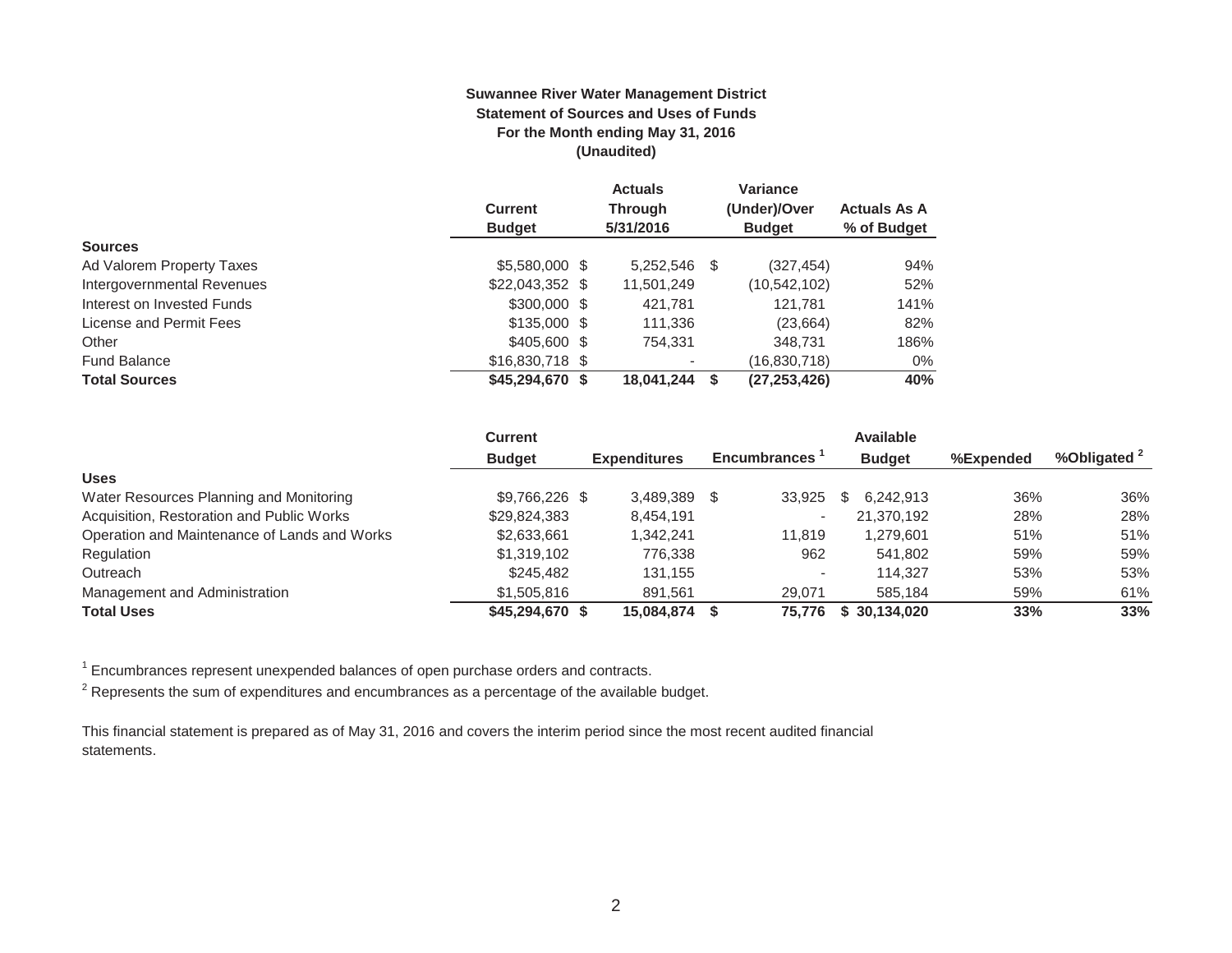| Recap of All Funds                               | <b>Y-T-D</b><br><b>ACTUAL</b> | ENCUM.       | <b>ANNUAL</b><br><b>BUDGET</b> |
|--------------------------------------------------|-------------------------------|--------------|--------------------------------|
|                                                  |                               |              |                                |
| <b>REVENUES</b>                                  |                               |              |                                |
| <b>TOTAL REVENUES</b><br><b>EXPENSES</b>         | 18,041,243.56                 | 0.00         | 45,294,670.00                  |
| <b>TOTAL SALARIES AND BENEFITS</b>               |                               | 0.00         |                                |
| <b>TOTAL OTHER PERSONAL SERVICES</b>             | 3,050,269.67<br>7,156,324.76  | 15,205.38    | 5,875,056.00<br>26,103,859.00  |
| <b>TOTAL OPERATING EXPENSES</b>                  | 944,311.51                    | 60,571.09    | 1,778,303.00                   |
| <b>TOTAL CAPITAL OUTLAY</b>                      | 240,515.74                    | 0.00         | 251,750.00                     |
| <b>TOTAL FIXED CAPITAL OUTLAY</b>                | 2,519,167.00                  | 0.00         | 3,247,967.00                   |
| <b>TOTAL INTERAGENCY EXPENSES</b>                | 1,174,285.12                  | 0.00         | 8,037,735.00                   |
| <b>TOTAL RESERVES</b>                            | 0.00                          | 0.00         | 0.00                           |
| <b>TOTAL EXPENSES</b>                            | 15,084,873.80                 | 75,776.47    | 45,294,670.00                  |
| <b>EXCESS REVENUES OVER (UNDER) EXPENDITURES</b> | 2,956,369.76                  | (75, 776.47) | 0.00                           |
|                                                  |                               |              |                                |
|                                                  | $Y-T-D$                       |              | <b>ANNUAL</b>                  |
| Fund 01: General Fund                            | <b>ACTUAL</b>                 | ENCUM.       | <b>BUDGET</b>                  |
|                                                  |                               |              |                                |
| <b>REVENUES</b>                                  |                               |              |                                |
| <b>TOTAL REVENUES</b>                            | 4,218,610.05                  | 0.00         | 9,569,837.00                   |
| <b>EXPENSES</b>                                  |                               |              |                                |
| <b>TOTAL SALARIES AND BENEFITS</b>               | 1,756,159.84                  | 0.00         | 3,569,970.00                   |
| <b>TOTAL OTHER PERSONAL SERVICES</b>             | 862,631.18                    | 15,205.38    | 3,673,562.00                   |
| <b>TOTAL OPERATING EXPENSES</b>                  | 522,538.90                    | 52,914.24    | 1,261,744.00                   |
| <b>TOTAL CAPITAL OUTLAY</b>                      | 165,522.74                    | 0.00         | 161,000.00                     |
| <b>TOTAL FIXED CAPITAL OUTLAY</b>                | 0.00                          | 0.00         | 200,000.00                     |
| <b>TOTAL INTERAGENCY EXPENSES</b>                | 359,050.35                    | 0.00         | 703,561.00                     |
| <b>TOTAL RESERVES</b>                            | 0.00                          | 0.00         | 0.00                           |
| <b>TOTAL EXPENSES</b>                            | 3,665,903.01                  | 68,119.62    | 9,569,837.00                   |
| <b>EXCESS REVENUES OVER (UNDER) EXPENDITURES</b> | 552,707.04                    | (68, 119.62) | 0.00                           |
|                                                  | $Y-T-D$                       |              | <b>ANNUAL</b>                  |
| Fund 04: Ichetucknee Springs                     | <b>ACTUAL</b>                 | ENCUM.       | <b>BUDGET</b>                  |
|                                                  |                               |              |                                |
| <b>REVENUES</b>                                  |                               |              |                                |
| <b>TOTAL REVENUES</b>                            | 2,166,563.22                  | 0.00         | 4,733,889.00                   |
| <b>EXPENSES</b>                                  |                               |              |                                |
| <b>TOTAL SALARIES AND BENEFITS</b>               | 0.00                          | 0.00         | 0.00                           |
| <b>TOTAL OTHER PERSONAL SERVICES</b>             | 2,166,563.22                  | 0.00         | 4,733,889.00                   |
| <b>TOTAL OPERATING EXPENSES</b>                  | 0.00                          | 0.00         | 0.00                           |
| <b>TOTAL CAPITAL OUTLAY</b>                      | 0.00                          | 0.00         | 0.00                           |
| <b>TOTAL FIXED CAPITAL OUTLAY</b>                | 0.00                          | 0.00         | 0.00                           |
| <b>TOTAL INTERAGENCY EXPENSES</b>                | 0.00                          | 0.00         | 0.00                           |
| <b>TOTAL RESERVES</b>                            | 0.00                          | 0.00         | 0.00                           |
| <b>TOTAL EXPENSES</b>                            | 2,166,563.22                  | 0.00         | 4,733,889.00                   |
| <b>EXCESS REVENUES OVER (UNDER) EXPENDITURES</b> | 0.00                          | 0.00         | 0.00                           |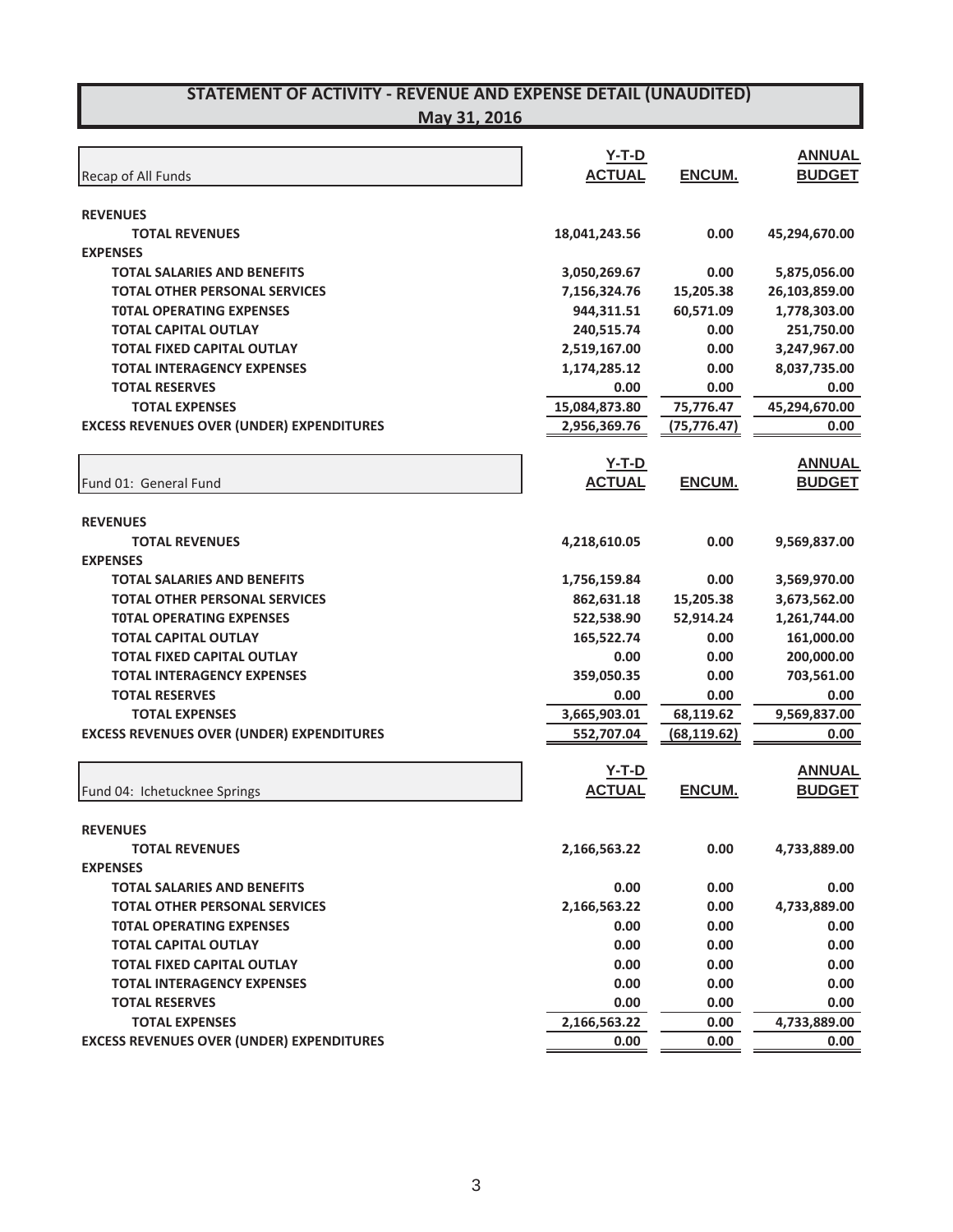**May 31, 2016**

| Fund 05: Middle Suwannee                                   | $Y-T-D$<br><b>ACTUAL</b> | ENCUM.        | <b>ANNUAL</b><br><b>BUDGET</b> |
|------------------------------------------------------------|--------------------------|---------------|--------------------------------|
|                                                            |                          |               |                                |
| <b>REVENUES</b>                                            |                          |               |                                |
| <b>TOTAL REVENUES</b>                                      | 162,562.29               | 0.00          | 996,000.00                     |
| <b>EXPENSES</b>                                            |                          |               |                                |
| <b>TOTAL SALARIES AND BENEFITS</b>                         | 0.00                     | 0.00          | 0.00                           |
| <b>TOTAL OTHER PERSONAL SERVICES</b>                       | 162,562.29               | 0.00          | 996,000.00                     |
| <b>TOTAL OPERATING EXPENSES</b>                            | 73,497.08                | 0.00          | 0.00                           |
| <b>TOTAL CAPITAL OUTLAY</b>                                | 0.00                     | 0.00          | 0.00                           |
| <b>TOTAL FIXED CAPITAL OUTLAY</b>                          | 0.00                     | 0.00          | 0.00                           |
| <b>TOTAL INTERAGENCY EXPENSES</b>                          | 0.00                     | 0.00          | 0.00                           |
| <b>TOTAL RESERVES</b>                                      | 0.00                     | 0.00          | 0.00                           |
| <b>TOTAL EXPENSES</b>                                      | 236,059.37               | 0.00          | 996,000.00                     |
| <b>EXCESS REVENUES OVER (UNDER) EXPENDITURES</b>           | (73, 497.08)             | 0.00          | 0.00                           |
| *Operating Expenses to be covered by General Fund          |                          |               |                                |
|                                                            | $Y-T-D$                  |               | <b>ANNUAL</b>                  |
| Fund 06: Springs Appropriation 2014-15                     | <b>ACTUAL</b>            | <b>ENCUM.</b> | <b>BUDGET</b>                  |
|                                                            |                          |               |                                |
| <b>REVENUES</b>                                            |                          |               |                                |
| <b>TOTAL REVENUES</b>                                      | 1,352,261.50             | 0.00          | 10,129,374.00                  |
| <b>EXPENSES</b>                                            |                          |               |                                |
| <b>TOTAL SALARIES AND BENEFITS</b>                         | 5,939.81                 | 0.00          | 71,374.00                      |
| <b>TOTAL OTHER PERSONAL SERVICES</b>                       | 2,006,115.05             | 0.00          | 7,288,000.00                   |
| <b>TOTAL OPERATING EXPENSES</b>                            | 0.00                     | 0.00          | 0.00                           |
| <b>TOTAL CAPITAL OUTLAY</b>                                | 0.00                     | 0.00          | 0.00                           |
| <b>TOTAL FIXED CAPITAL OUTLAY</b>                          | 0.00                     | 0.00          | 0.00                           |
| <b>TOTAL INTERAGENCY EXPENSES</b>                          | 4,000.00                 | 0.00          | 2,770,000.00                   |
| <b>TOTAL RESERVES</b>                                      | 0.00                     | 0.00          | 0.00                           |
| <b>TOTAL EXPENSES</b>                                      | 2,016,054.86             | 0.00          | 10,129,374.00                  |
| <b>EXCESS REVENUES OVER (UNDER) EXPENDITURES</b>           | (663, 793.36)            | 0.00          | 0.00                           |
| *Excess to be covered by DEP Reimbursement Grant           |                          |               |                                |
|                                                            |                          |               |                                |
|                                                            | $Y-T-D$                  |               | <b>ANNUAL</b>                  |
| Fund 07: Local Revenue                                     | <b>ACTUAL</b>            | ENCUM.        | <b>BUDGET</b>                  |
|                                                            |                          |               |                                |
| <b>REVENUES</b>                                            |                          |               |                                |
| <b>TOTAL REVENUES</b>                                      | 105,600.00               | 0.00          | 105,600.00                     |
| <b>EXPENSES</b>                                            |                          |               |                                |
| <b>TOTAL SALARIES AND BENEFITS</b>                         | 0.00                     | 0.00          | 0.00                           |
| <b>TOTAL OTHER PERSONAL SERVICES</b>                       | 0.00                     | 0.00          | 0.00                           |
| <b>TOTAL OPERATING EXPENSES</b>                            | 0.00                     | 0.00          | 0.00                           |
| <b>TOTAL CAPITAL OUTLAY</b>                                | 0.00                     | 0.00          | 0.00                           |
| <b>TOTAL FIXED CAPITAL OUTLAY</b>                          | 0.00                     | 0.00          | 0.00                           |
| <b>TOTAL INTERAGENCY EXPENSES</b><br><b>TOTAL RESERVES</b> | 105,600.00               | 0.00          | 105,600.00                     |
|                                                            | 0.00                     | 0.00          | 0.00                           |
| <b>TOTAL EXPENSES</b>                                      | 105,600.00               | 0.00          | 105,600.00                     |
| <b>EXCESS REVENUES OVER (UNDER) EXPENDITURES</b>           | 0.00                     | 0.00          | 0.00                           |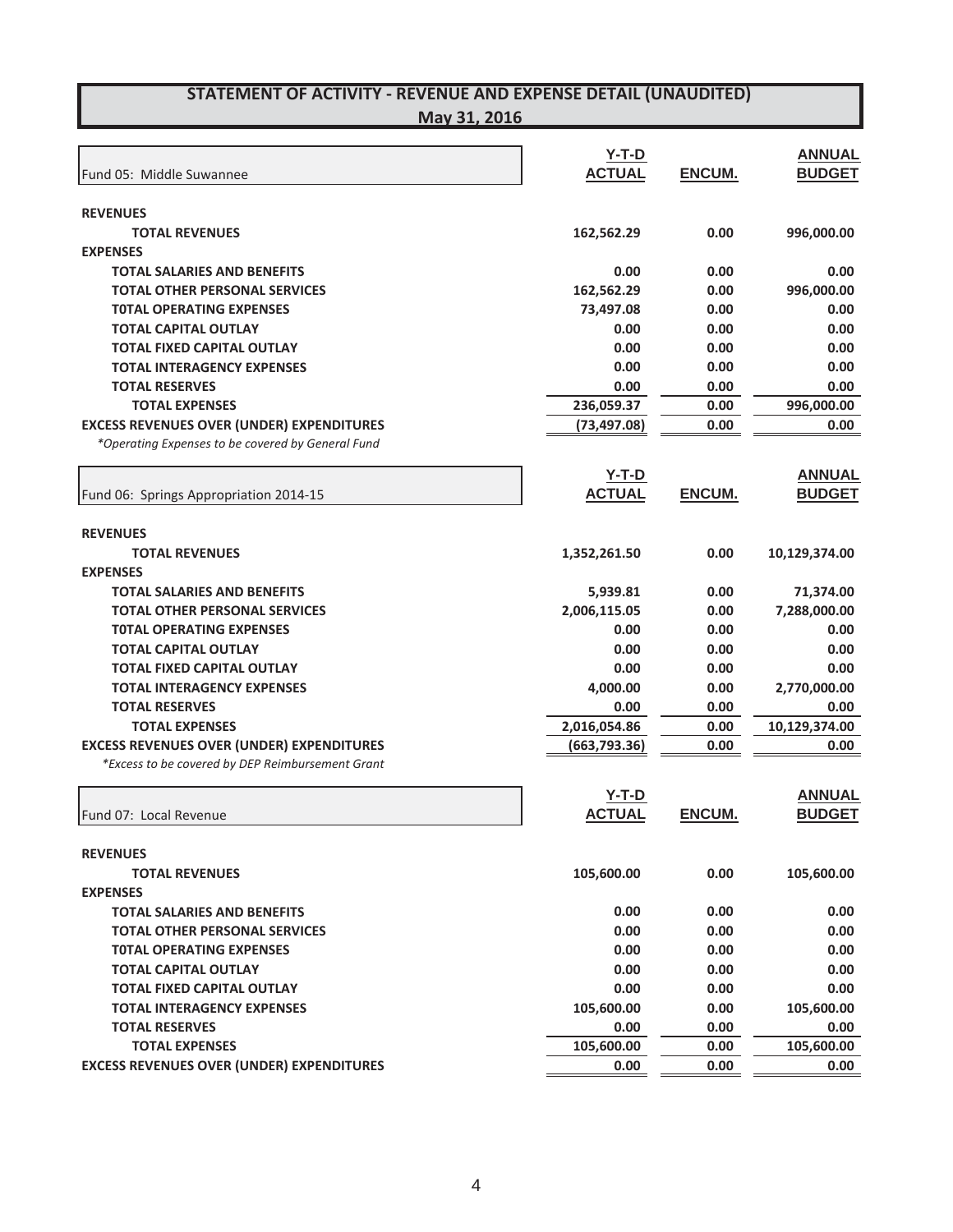|                                                  | $Y-T-D$       |        | <b>ANNUAL</b> |
|--------------------------------------------------|---------------|--------|---------------|
| Fund 08: WMLTF / Springs                         | <b>ACTUAL</b> | ENCUM. | <b>BUDGET</b> |
|                                                  |               |        |               |
| <b>REVENUES</b>                                  |               |        |               |
| <b>TOTAL REVENUES</b>                            | 1,204,754.62  | 0.00   | 2,350,234.00  |
| <b>EXPENSES</b>                                  |               |        |               |
| <b>TOTAL SALARIES AND BENEFITS</b>               | 315,125.68    | 0.00   | 465,124.00    |
| <b>TOTAL OTHER PERSONAL SERVICES</b>             | 534,192.04    | 0.00   | 1,333,375.00  |
| <b>TOTAL OPERATING EXPENSES</b>                  | 1,672.77      | 0.00   | 20,600.00     |
| <b>TOTAL CAPITAL OUTLAY</b>                      | 0.00          | 0.00   | 0.00          |
| <b>TOTAL FIXED CAPITAL OUTLAY</b>                | 0.00          | 0.00   | 0.00          |
| <b>TOTAL INTERAGENCY EXPENSES</b>                | 202,677.32    | 0.00   | 531,135.00    |
| <b>TOTAL RESERVES</b>                            | 0.00          | 0.00   | 0.00          |
| <b>TOTAL EXPENSES</b>                            | 1,053,667.81  | 0.00   | 2,350,234.00  |
| <b>EXCESS REVENUES OVER (UNDER) EXPENDITURES</b> | 151,086.81    | 0.00   | 0.00          |
|                                                  | <u>Y-T-D</u>  |        | <b>ANNUAL</b> |
| Fund 10: Florida Forever & P-2000                | <b>ACTUAL</b> | ENCUM. | <b>BUDGET</b> |
|                                                  |               |        |               |
| <b>REVENUES</b>                                  |               |        |               |
| <b>TOTAL REVENUES</b>                            | 96,037.24     | 0.00   | 3,016,826.00  |
| <b>EXPENSES</b>                                  |               |        |               |
| <b>TOTAL SALARIES AND BENEFITS</b>               | 2,961.47      | 0.00   | 41,826.00     |
| <b>TOTAL OTHER PERSONAL SERVICES</b>             | 28,345.00     | 0.00   | 2,275,000.00  |
| <b>TOTAL OPERATING EXPENSES</b>                  | 0.00          | 0.00   | 0.00          |
| <b>TOTAL CAPITAL OUTLAY</b>                      | 0.00          | 0.00   | 0.00          |
| <b>TOTAL FIXED CAPITAL OUTLAY</b>                | 0.00          | 0.00   | 700,000.00    |
| <b>TOTAL INTERAGENCY EXPENSES</b>                | 0.00          | 0.00   | 0.00          |
| <b>TOTAL RESERVES</b>                            | 0.00          | 0.00   | 0.00          |
| <b>TOTAL EXPENSES</b>                            | 31,306.47     | 0.00   | 3,016,826.00  |
| <b>EXCESS REVENUES OVER (UNDER) EXPENDITURES</b> | 64,730.77     | 0.00   | 0.00          |
|                                                  | $Y-T-D$       |        | <b>ANNUAL</b> |
| Fund 11: FEMA FY 2009                            | <b>ACTUAL</b> | ENCUM. | <b>BUDGET</b> |
|                                                  |               |        |               |
| <b>REVENUES</b>                                  |               |        |               |
| <b>TOTAL REVENUES</b>                            | 336.00        | 0.00   | 5,000.00      |
| <b>EXPENSES</b>                                  |               |        |               |
| <b>TOTAL SALARIES AND BENEFITS</b>               | 0.00          | 0.00   | 0.00          |
| <b>TOTAL OTHER PERSONAL SERVICES</b>             | 336.00        | 0.00   | 5,000.00      |
| <b>TOTAL OPERATING EXPENSES</b>                  | 0.00          | 0.00   | 0.00          |
| <b>TOTAL CAPITAL OUTLAY</b>                      | 0.00          | 0.00   | 0.00          |
| <b>TOTAL FIXED CAPITAL OUTLAY</b>                | 0.00          | 0.00   | 0.00          |
| <b>TOTAL INTERAGENCY EXPENSES</b>                | 0.00          | 0.00   | 0.00          |
| <b>TOTAL RESERVES</b>                            | 0.00          | 0.00   | 0.00          |
| <b>TOTAL EXPENSES</b>                            | 336.00        | 0.00   | 5,000.00      |
| <b>EXCESS REVENUES OVER (UNDER) EXPENDITURES</b> | 0.00          | 0.00   | 0.00          |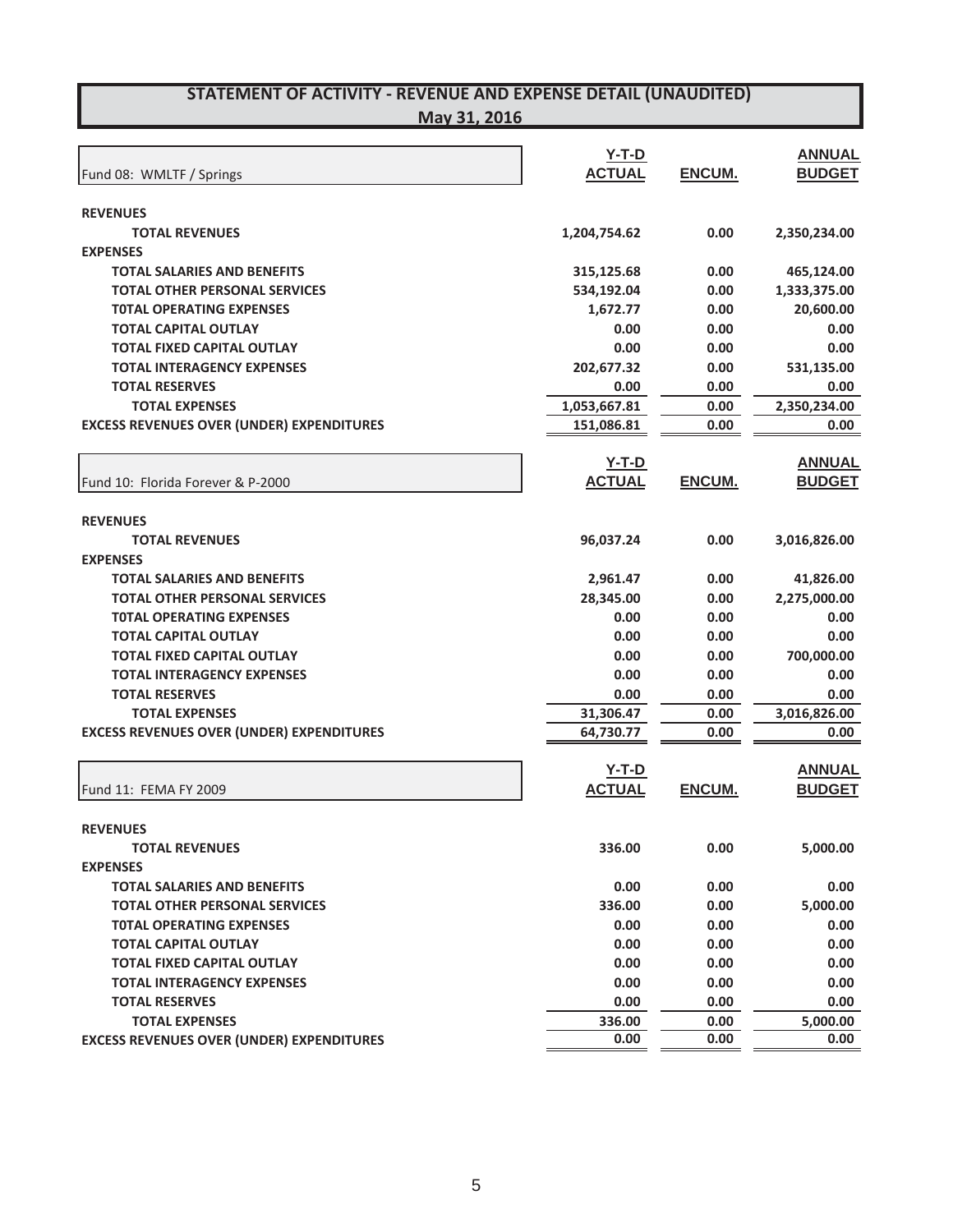**May 31, 2016**

|                                                            | $Y-T-D$       |            | <b>ANNUAL</b> |
|------------------------------------------------------------|---------------|------------|---------------|
| Fund 12: DOT ETDM                                          | <b>ACTUAL</b> | ENCUM.     | <b>BUDGET</b> |
|                                                            |               |            |               |
| <b>REVENUES</b>                                            |               |            |               |
| <b>TOTAL REVENUES</b>                                      | 374.69        | 0.00       | 1,000.00      |
| <b>EXPENSES</b>                                            |               |            |               |
| <b>TOTAL SALARIES AND BENEFITS</b>                         | 217.32        | 0.00       | 1,000.00      |
| <b>TOTAL OTHER PERSONAL SERVICES</b>                       | 0.00          | 0.00       | 0.00          |
| <b>TOTAL OPERATING EXPENSES</b>                            | 0.00          | 0.00       | 0.00          |
| <b>TOTAL CAPITAL OUTLAY</b>                                | 0.00          | 0.00       | 0.00          |
| <b>TOTAL FIXED CAPITAL OUTLAY</b>                          | 0.00          | 0.00       | 0.00          |
| <b>TOTAL INTERAGENCY EXPENSES</b>                          | 0.00          | 0.00       | 0.00          |
| <b>TOTAL RESERVES</b>                                      | 0.00          | 0.00       | 0.00          |
| <b>TOTAL EXPENSES</b>                                      | 217.32        | 0.00       | 1,000.00      |
| <b>EXCESS REVENUES OVER (UNDER) EXPENDITURES</b>           | 157.37        | 0.00       | 0.00          |
|                                                            |               |            |               |
|                                                            | $Y-T-D$       |            | <b>ANNUAL</b> |
| Fund 13: WMLTF / Operations, Land Acquisition & Management | <b>ACTUAL</b> | ENCUM.     | <b>BUDGET</b> |
|                                                            |               |            |               |
| <b>REVENUES</b>                                            |               |            |               |
| <b>TOTAL REVENUES</b>                                      | 1,206,712.08  | 0.00       |               |
|                                                            |               |            | 2,396,357.00  |
| <b>EXPENSES</b>                                            |               |            |               |
| <b>TOTAL SALARIES AND BENEFITS</b>                         | 358,140.64    | 0.00       | 728,648.00    |
| <b>TOTAL OTHER PERSONAL SERVICES</b>                       | 422,133.81    | 0.00       | 994,000.00    |
| <b>TOTAL OPERATING EXPENSES</b>                            | 331,995.06    | 7,656.85   | 423,209.00    |
| <b>TOTAL CAPITAL OUTLAY</b>                                | 0.00          | 0.00       | 15,000.00     |
| <b>TOTAL FIXED CAPITAL OUTLAY</b>                          | 0.00          | 0.00       | 0.00          |
| <b>TOTAL INTERAGENCY EXPENSES</b>                          | 20,604.00     | 0.00       | 235,500.00    |
| <b>TOTAL RESERVES</b>                                      | 0.00          | 0.00       | 0.00          |
| <b>TOTAL EXPENSES</b>                                      | 1,132,873.51  | 7,656.85   | 2,396,357.00  |
| <b>EXCESS REVENUES OVER (UNDER) EXPENDITURES</b>           | 73,838.57     | (7,656.85) | 0.00          |
|                                                            |               |            |               |
|                                                            | $Y-T-D$       |            | <b>ANNUAL</b> |
| Fund 15: ERP & Wetlands                                    | <b>ACTUAL</b> | ENCUM.     | <b>BUDGET</b> |
|                                                            |               |            |               |
| <b>REVENUES</b>                                            |               |            |               |
| <b>TOTAL REVENUES</b>                                      | 504,240.30    | 0.00       | 766,656.00    |
| <b>EXPENSES</b>                                            |               |            |               |
| <b>TOTAL SALARIES AND BENEFITS</b>                         | 403,517.55    | 0.00       | 564,906.00    |
| <b>TOTAL OTHER PERSONAL SERVICES</b>                       | 41,179.62     | 0.00       | 58,000.00     |
| <b>TOTAL OPERATING EXPENSES</b>                            | 9,043.88      | 0.00       | 49,000.00     |
| <b>TOTAL CAPITAL OUTLAY</b>                                | 74,993.00     | 0.00       | 75,750.00     |
| <b>TOTAL FIXED CAPITAL OUTLAY</b>                          | 0.00          | 0.00       | 0.00          |
| <b>TOTAL INTERAGENCY EXPENSES</b>                          | 18,000.00     | 0.00       | 19,000.00     |
| <b>TOTAL RESERVES</b>                                      | 0.00          | 0.00       | 0.00          |
| <b>TOTAL EXPENSES</b>                                      | 546,734.05    | 0.00       | 766,656.00    |
| <b>EXCESS REVENUES OVER (UNDER) EXPENDITURES</b>           | (42, 493.75)  | 0.00       | 0.00          |
|                                                            |               |            |               |

*\*Excess to be covered by General Fund District Revenues*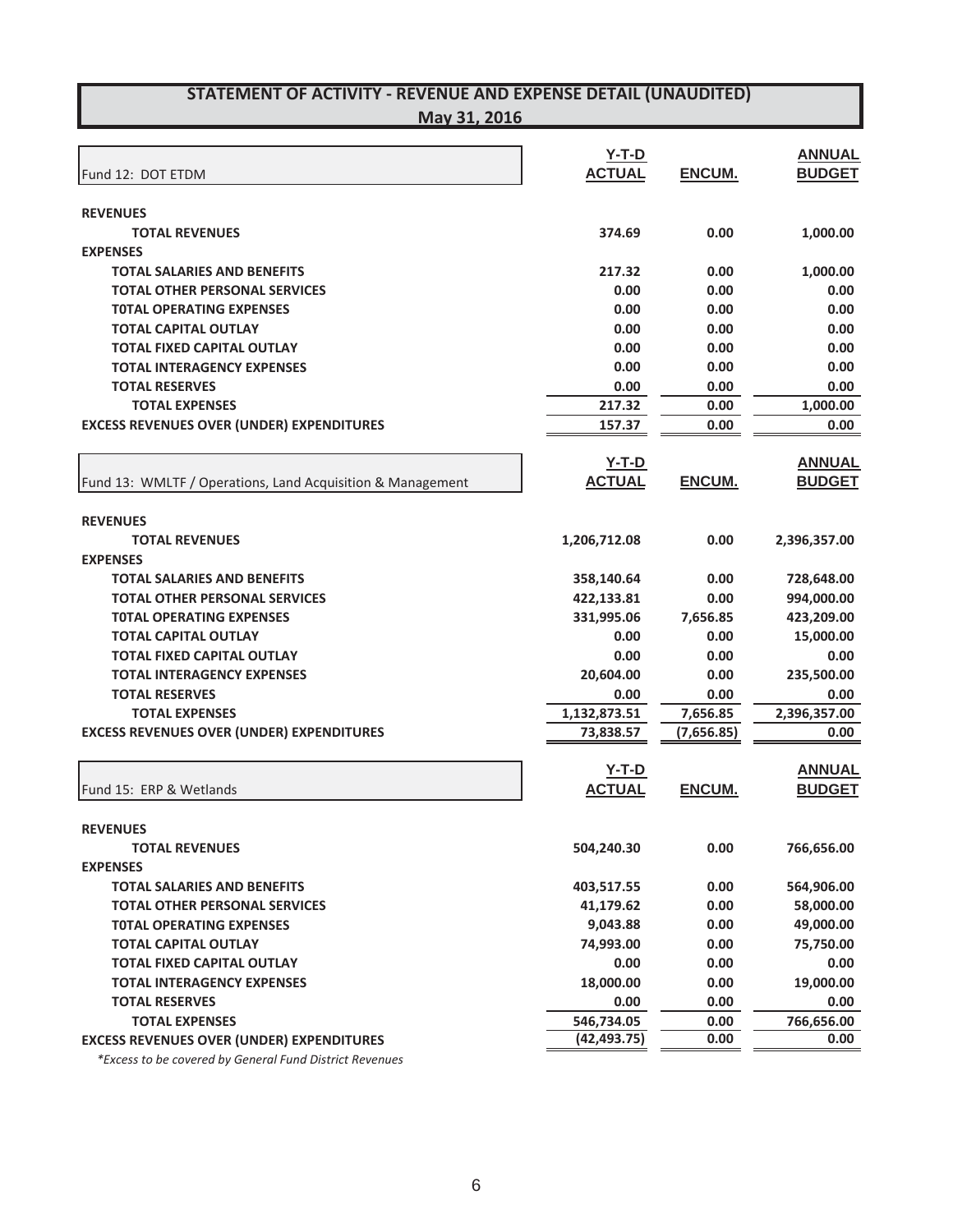**May 31, 2016**

|                                                         | $Y-T-D$       |        | <b>ANNUAL</b> |
|---------------------------------------------------------|---------------|--------|---------------|
| Fund 16: Water Well Permitting                          | <b>ACTUAL</b> | ENCUM. | <b>BUDGET</b> |
|                                                         |               |        |               |
| <b>REVENUES</b>                                         |               |        |               |
| <b>TOTAL REVENUES</b>                                   | 47,495.72     | 0.00   | 132,402.00    |
| <b>EXPENSES</b>                                         |               |        |               |
| <b>TOTAL SALARIES AND BENEFITS</b>                      | 59,163.55     | 0.00   | 113,402.00    |
| <b>TOTAL OTHER PERSONAL SERVICES</b>                    | 0.00          | 0.00   | 14,500.00     |
| <b>TOTAL OPERATING EXPENSES</b>                         | 620.42        | 0.00   | 4,500.00      |
| <b>TOTAL CAPITAL OUTLAY</b>                             | 0.00          | 0.00   | 0.00          |
| <b>TOTAL FIXED CAPITAL OUTLAY</b>                       | 0.00          | 0.00   | 0.00          |
| <b>TOTAL INTERAGENCY EXPENSES</b>                       | 0.00          | 0.00   | 0.00          |
| <b>TOTAL RESERVES</b>                                   | 0.00          | 0.00   | 0.00          |
| <b>TOTAL EXPENSES</b>                                   | 59,783.97     | 0.00   | 132,402.00    |
| <b>EXCESS REVENUES OVER (UNDER) EXPENDITURES</b>        | (12, 288.25)  | 0.00   | 0.00          |
| *Excess to be covered by General Fund District Revenues |               |        |               |
|                                                         | $Y-T-D$       |        | <b>ANNUAL</b> |
| Fund 17: Water Use Permitting                           | <b>ACTUAL</b> | ENCUM. | <b>BUDGET</b> |
|                                                         |               |        |               |
| <b>REVENUES</b>                                         |               |        |               |
| <b>TOTAL REVENUES</b>                                   | 49,835.00     | 0.00   | 342,558.00    |
| <b>EXPENSES</b>                                         |               |        |               |
| <b>TOTAL SALARIES AND BENEFITS</b>                      | 130,846.44    | 0.00   | 297,808.00    |
| <b>TOTAL OTHER PERSONAL SERVICES</b>                    | 692.25        | 0.00   | 25,500.00     |
| <b>TOTAL OPERATING EXPENSES</b>                         | 4,884.41      | 0.00   | 19,250.00     |
| <b>TOTAL CAPITAL OUTLAY</b>                             | 0.00          | 0.00   | 0.00          |
| <b>TOTAL FIXED CAPITAL OUTLAY</b>                       | 0.00          | 0.00   | 0.00          |
| <b>TOTAL INTERAGENCY EXPENSES</b>                       | 0.00          | 0.00   | 0.00          |
| <b>TOTAL RESERVES</b>                                   | 0.00          | 0.00   | 0.00          |
| <b>TOTAL EXPENSES</b>                                   | 136,423.10    | 0.00   | 342,558.00    |
| <b>EXCESS REVENUES OVER (UNDER) EXPENDITURES</b>        | (86,588.10)   | 0.00   | 0.00          |
| *Excess to be covered by General Fund District Revenues |               |        |               |
|                                                         | $Y-T-D$       |        | <b>ANNUAL</b> |
| Fund 19: DOT Mitigation                                 | <b>ACTUAL</b> | ENCUM. | <b>BUDGET</b> |
|                                                         |               |        |               |
| <b>REVENUES</b>                                         |               |        |               |
| <b>TOTAL REVENUES</b>                                   | 2,987,978.33  | 0.00   | 4,070,998.00  |
| <b>EXPENSES</b>                                         |               |        |               |
| <b>TOTAL SALARIES AND BENEFITS</b>                      | 9,016.64      | 0.00   | 20,998.00     |
| <b>TOTAL OTHER PERSONAL SERVICES</b>                    | 323,329.47    | 0.00   | 1,702,033.00  |
| <b>TOTAL OPERATING EXPENSES</b>                         | 44.00         | 0.00   | 0.00          |
| <b>TOTAL CAPITAL OUTLAY</b>                             | 0.00          | 0.00   | 0.00          |
| <b>TOTAL FIXED CAPITAL OUTLAY</b>                       | 2,519,167.00  | 0.00   | 2,347,967.00  |
| <b>TOTAL INTERAGENCY EXPENSES</b>                       | 0.00          | 0.00   | 0.00          |
| <b>TOTAL RESERVES</b>                                   | 0.00          | 0.00   | 0.00          |
| <b>TOTAL EXPENSES</b>                                   | 2,851,557.11  | 0.00   | 4,070,998.00  |
| <b>EXCESS REVENUES OVER (UNDER) EXPENDITURES</b>        | 136,421.22    | 0.00   | 0.00          |
|                                                         |               |        |               |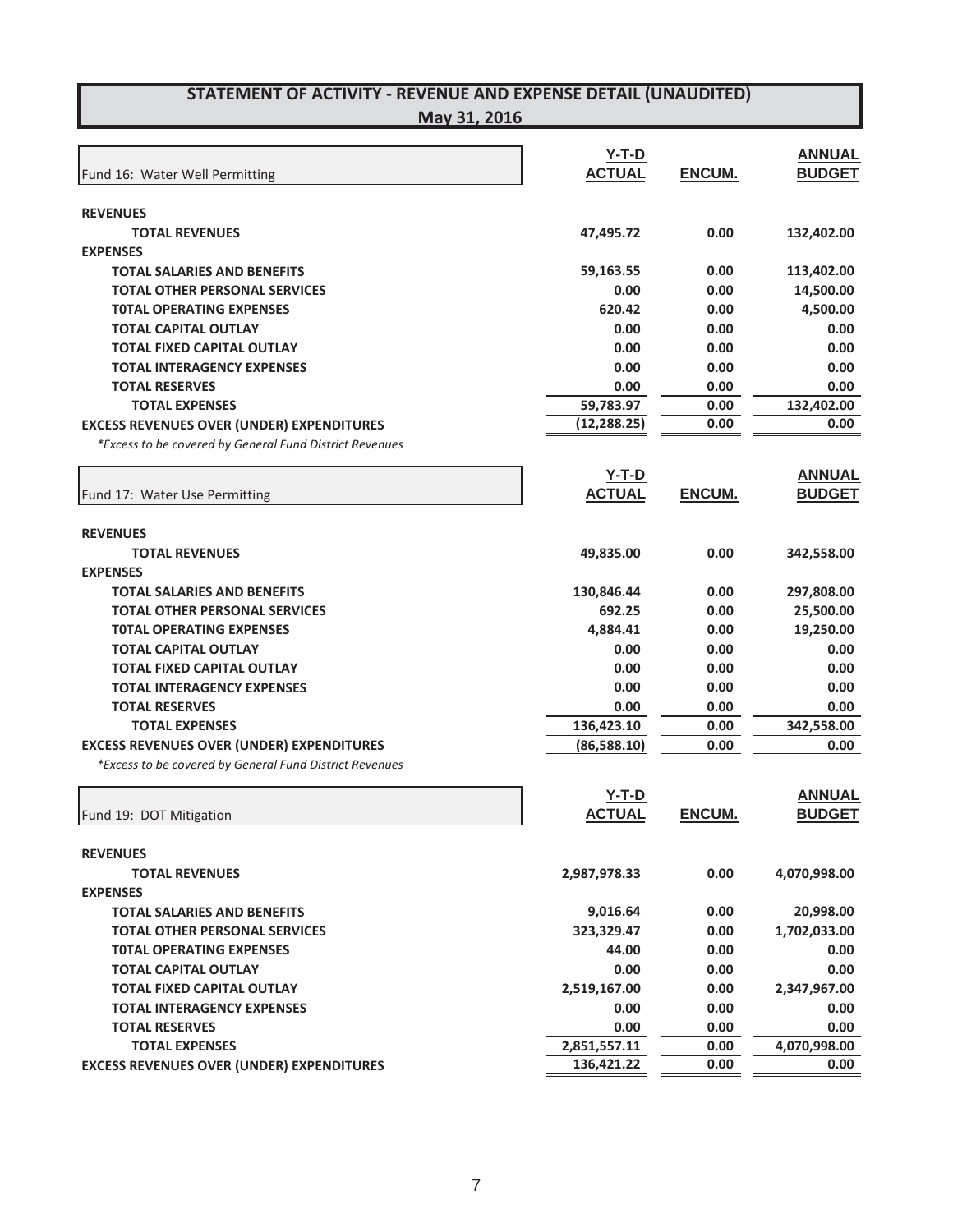| Fund 29: SRP                                     | $Y-T-D$<br><b>ACTUAL</b> | ENCUM.        | <b>ANNUAL</b><br><b>BUDGET</b> |
|--------------------------------------------------|--------------------------|---------------|--------------------------------|
| <b>REVENUES</b>                                  |                          |               |                                |
| <b>TOTAL REVENUES</b>                            | 41,142.02                | 0.00          | 175,000.00                     |
| <b>EXPENSES</b>                                  |                          |               |                                |
| <b>TOTAL SALARIES AND BENEFITS</b>               | 0.00                     | 0.00          | 0.00                           |
| <b>TOTAL OTHER PERSONAL SERVICES</b>             | 0.00                     | 0.00          | 0.00                           |
| <b>TOTAL OPERATING EXPENSES</b>                  | 0.00                     | 0.00          | 0.00                           |
| <b>TOTAL CAPITAL OUTLAY</b>                      | 0.00                     | 0.00          | 0.00                           |
| <b>TOTAL FIXED CAPITAL OUTLAY</b>                | 0.00                     | 0.00          | 0.00                           |
| <b>TOTAL INTERAGENCY EXPENSES</b>                | 39,270.59                | 0.00          | 175,000.00                     |
| <b>TOTAL RESERVES</b>                            | 0.00                     | 0.00          | 0.00                           |
| <b>TOTAL EXPENSES</b>                            | 39,270.59                | 0.00          | 175,000.00                     |
| <b>EXCESS REVENUES OVER (UNDER) EXPENDITURES</b> | 1,871.43                 | 0.00          | 0.00                           |
|                                                  |                          |               |                                |
| Fund 33: PCS Mitigation                          | $Y-T-D$<br><b>ACTUAL</b> | <b>ENCUM.</b> | <b>ANNUAL</b><br><b>BUDGET</b> |
|                                                  |                          |               |                                |
| <b>REVENUES</b>                                  |                          |               |                                |
| <b>TOTAL REVENUES</b>                            | 977.83                   | 0.00          | 0.00                           |
| <b>EXPENSES</b>                                  |                          |               |                                |
| <b>TOTAL SALARIES AND BENEFITS</b>               | 0.00                     | 0.00          | 0.00                           |
| <b>TOTAL OTHER PERSONAL SERVICES</b>             | 0.00                     | 0.00          | 0.00                           |
| <b>TOTAL OPERATING EXPENSES</b>                  | 0.00                     | 0.00          | 0.00                           |
| <b>TOTAL CAPITAL OUTLAY</b>                      | 0.00                     | 0.00          | 0.00                           |
| <b>TOTAL FIXED CAPITAL OUTLAY</b>                | 0.00                     | 0.00          | 0.00                           |
| <b>TOTAL INTERAGENCY EXPENSES</b>                | 0.00                     | 0.00          | 0.00                           |
| <b>TOTAL RESERVES</b>                            | 0.00                     | 0.00          | 0.00                           |
| <b>TOTAL EXPENSES</b>                            | 0.00                     | 0.00          | 0.00                           |
| <b>EXCESS REVENUES OVER (UNDER) EXPENDITURES</b> | 977.83                   | 0.00          | 0.00                           |
|                                                  | $Y-T-D$                  |               | <b>ANNUAL</b>                  |
| Fund 45: FEMA FY 2010                            | <b>ACTUAL</b>            | ENCUM.        | <b>BUDGET</b>                  |
|                                                  |                          |               |                                |
| <b>REVENUES</b>                                  |                          |               |                                |
| <b>TOTAL REVENUES</b>                            | 4,345.00                 | 0.00          | 5,000.00                       |
| <b>EXPENSES</b>                                  |                          |               |                                |
| <b>TOTAL SALARIES AND BENEFITS</b>               | 0.00                     | 0.00          | 0.00                           |
| <b>TOTAL OTHER PERSONAL SERVICES</b>             | 4,345.00                 | 0.00          | 5,000.00                       |
| <b>TOTAL OPERATING EXPENSES</b>                  | 0.00                     | 0.00          | 0.00                           |
| <b>TOTAL CAPITAL OUTLAY</b>                      | 0.00                     | 0.00          | 0.00                           |
| <b>TOTAL FIXED CAPITAL OUTLAY</b>                | 0.00                     | 0.00          | 0.00                           |
| <b>TOTAL INTERAGENCY EXPENSES</b>                | 0.00                     | 0.00          | 0.00                           |
| <b>TOTAL RESERVES</b>                            | 0.00                     | 0.00          | 0.00                           |
| <b>TOTAL EXPENSES</b>                            | 4,345.00                 | 0.00          | 5,000.00                       |
| <b>EXCESS REVENUES OVER (UNDER) EXPENDITURES</b> | 0.00                     | 0.00          | 0.00                           |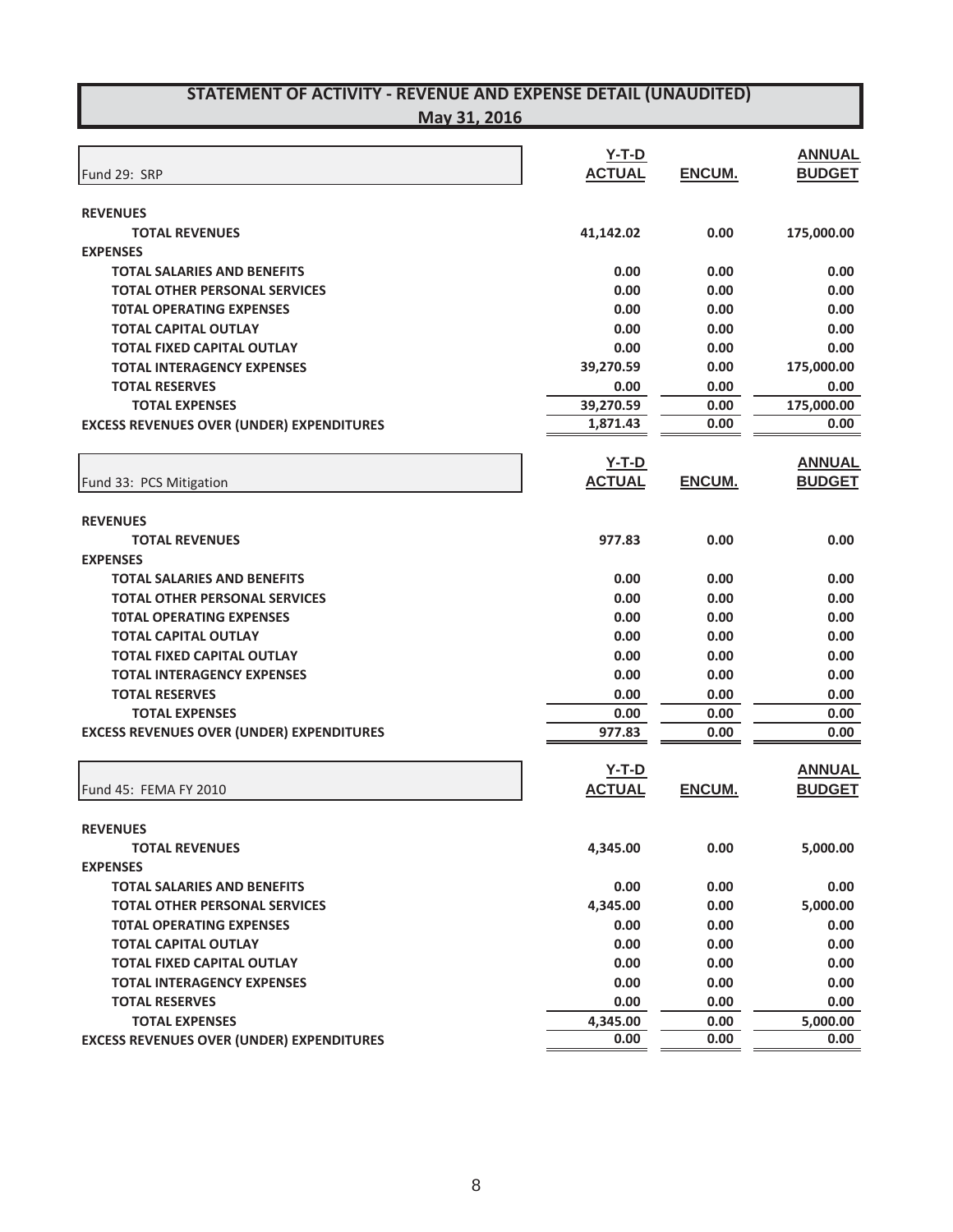|                                                  | $Y-T-D$       |        | <b>ANNUAL</b> |
|--------------------------------------------------|---------------|--------|---------------|
| Fund 48: FEMA FY 2011                            | <b>ACTUAL</b> | ENCUM. | <b>BUDGET</b> |
|                                                  |               |        |               |
| <b>REVENUES</b>                                  |               |        |               |
| <b>TOTAL REVENUES</b>                            | 134,235.00    | 0.00   | 250,000.00    |
| <b>EXPENSES</b>                                  |               |        |               |
| <b>TOTAL SALARIES AND BENEFITS</b>               | 0.00          | 0.00   | 0.00          |
| <b>TOTAL OTHER PERSONAL SERVICES</b>             | 134,235.00    | 0.00   | 250,000.00    |
| <b>TOTAL OPERATING EXPENSES</b>                  | 0.00          | 0.00   | 0.00          |
| <b>TOTAL CAPITAL OUTLAY</b>                      | 0.00          | 0.00   | 0.00          |
| <b>TOTAL FIXED CAPITAL OUTLAY</b>                | 0.00          | 0.00   | 0.00          |
| <b>TOTAL INTERAGENCY EXPENSES</b>                | 0.00          | 0.00   | 0.00          |
| <b>TOTAL RESERVES</b>                            | 0.00          | 0.00   | 0.00          |
| <b>TOTAL EXPENSES</b>                            | 134,235.00    | 0.00   | 250,000.00    |
| <b>EXCESS REVENUES OVER (UNDER) EXPENDITURES</b> | 0.00          | 0.00   | 0.00          |
|                                                  | $Y-T-D$       |        | <b>ANNUAL</b> |
| Fund 51: District Ag Cost Share                  | <b>ACTUAL</b> | ENCUM. | <b>BUDGET</b> |
|                                                  |               |        |               |
| <b>REVENUES</b>                                  |               |        |               |
| <b>TOTAL REVENUES</b>                            | 1,310,052.09  | 0.00   | 1,340,000.00  |
| <b>EXPENSES</b>                                  |               |        |               |
| <b>TOTAL SALARIES AND BENEFITS</b>               | 0.00          | 0.00   | 0.00          |
| <b>TOTAL OTHER PERSONAL SERVICES</b>             | 28,025.27     | 0.00   | 1,300,000.00  |
| <b>TOTAL OPERATING EXPENSES</b>                  | 0.00          | 0.00   | 0.00          |
| <b>TOTAL CAPITAL OUTLAY</b>                      | 0.00          | 0.00   | 0.00          |
| <b>TOTAL FIXED CAPITAL OUTLAY</b>                | 0.00          | 0.00   | 0.00          |
| <b>TOTAL INTERAGENCY EXPENSES</b>                | 0.00          | 0.00   | 40,000.00     |
| <b>TOTAL RESERVES</b>                            | 0.00          | 0.00   | 0.00          |
| <b>TOTAL EXPENSES</b>                            | 28,025.27     | 0.00   | 1,340,000.00  |
| <b>EXCESS REVENUES OVER (UNDER) EXPENDITURES</b> | 1,282,026.82  | 0.00   | 0.00          |
|                                                  | $Y-T-D$       |        | <b>ANNUAL</b> |
| Fund 52: DACS                                    | <b>ACTUAL</b> | ENCUM. | <b>BUDGET</b> |
|                                                  |               |        |               |
| <b>REVENUES</b>                                  |               |        |               |
| <b>TOTAL REVENUES</b>                            | 0.00          | 0.00   | 250,000.00    |
| <b>EXPENSES</b>                                  |               |        |               |
| <b>TOTAL SALARIES AND BENEFITS</b>               | 0.00          | 0.00   | 0.00          |
| <b>TOTAL OTHER PERSONAL SERVICES</b>             | 0.00          | 0.00   | 250,000.00    |
| <b>TOTAL OPERATING EXPENSES</b>                  | 0.00          | 0.00   | 0.00          |
| <b>TOTAL CAPITAL OUTLAY</b>                      | 0.00          | 0.00   | 0.00          |
| <b>TOTAL FIXED CAPITAL OUTLAY</b>                | 0.00          | 0.00   | 0.00          |
| <b>TOTAL INTERAGENCY EXPENSES</b>                | 0.00          | 0.00   | 0.00          |
| <b>TOTAL RESERVES</b>                            | 0.00          | 0.00   | 0.00          |
| <b>TOTAL EXPENSES</b>                            | 0.00          | 0.00   | 250,000.00    |
| <b>EXCESS REVENUES OVER (UNDER) EXPENDITURES</b> | 0.00          | 0.00   | 0.00          |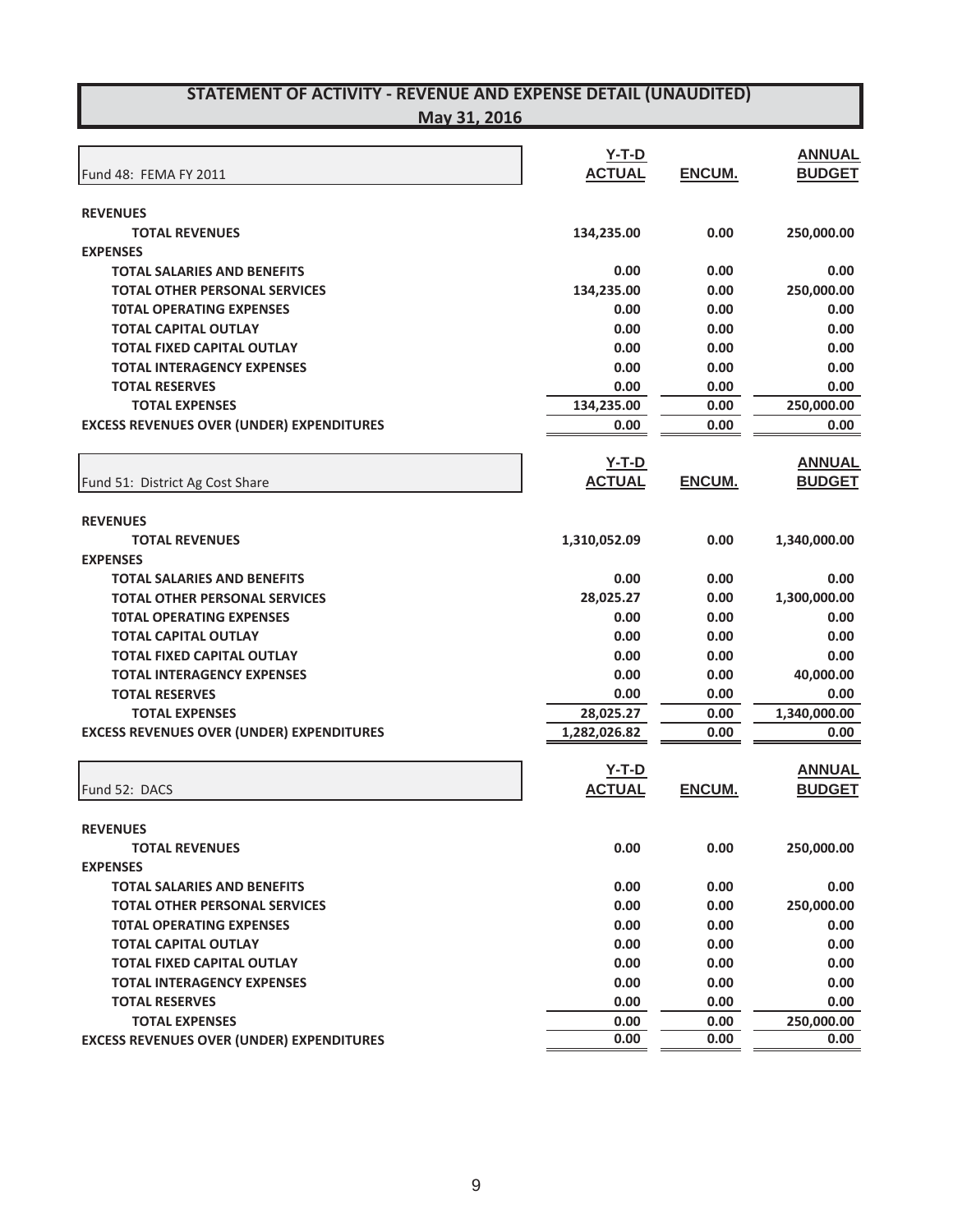| Fund 53: District River Cost Share               | $Y-T-D$<br><b>ACTUAL</b> | ENCUM. | <b>ANNUAL</b><br><b>BUDGET</b> |
|--------------------------------------------------|--------------------------|--------|--------------------------------|
|                                                  |                          |        |                                |
| <b>REVENUES</b>                                  |                          |        |                                |
| <b>TOTAL REVENUES</b>                            | 2,020,709.99             | 0.00   | 2,007,500.00                   |
| <b>EXPENSES</b>                                  |                          |        |                                |
| <b>TOTAL SALARIES AND BENEFITS</b>               | 0.00                     | 0.00   | 0.00                           |
| <b>TOTAL OTHER PERSONAL SERVICES</b>             | 15,951.64                | 0.00   | 0.00                           |
| <b>TOTAL OPERATING EXPENSES</b>                  | 14.99                    | 0.00   | 0.00                           |
| <b>TOTAL CAPITAL OUTLAY</b>                      | 0.00                     | 0.00   | 0.00                           |
| <b>TOTAL FIXED CAPITAL OUTLAY</b>                | 0.00                     | 0.00   | 0.00                           |
| <b>TOTAL INTERAGENCY EXPENSES</b>                | 425,082.86               | 0.00   | 2,007,500.00                   |
| <b>TOTAL RESERVES</b>                            | 0.00                     | 0.00   | 0.00                           |
| <b>TOTAL EXPENSES</b>                            | 441,049.49               | 0.00   | 2,007,500.00                   |
| <b>EXCESS REVENUES OVER (UNDER) EXPENDITURES</b> | 1,579,660.50             | 0.00   | 0.00                           |
|                                                  | $Y-T-D$                  |        | <b>ANNUAL</b>                  |
| Fund 54: FEMA FY 2012                            | <b>ACTUAL</b>            | ENCUM. | <b>BUDGET</b>                  |
| <b>REVENUES</b>                                  |                          |        |                                |
| <b>TOTAL REVENUES</b>                            | 353,774.42               | 0.00   | 150,000.00                     |
| <b>EXPENSES</b>                                  |                          |        |                                |
| <b>TOTAL SALARIES AND BENEFITS</b>               | 0.00                     | 0.00   | 0.00                           |
| <b>TOTAL OTHER PERSONAL SERVICES</b>             | 353,774.42               | 0.00   | 150,000.00                     |
| <b>TOTAL OPERATING EXPENSES</b>                  | 0.00                     | 0.00   | 0.00                           |
| <b>TOTAL CAPITAL OUTLAY</b>                      | 0.00                     | 0.00   | 0.00                           |
| <b>TOTAL FIXED CAPITAL OUTLAY</b>                | 0.00                     | 0.00   | 0.00                           |
| <b>TOTAL INTERAGENCY EXPENSES</b>                | 0.00                     | 0.00   | 0.00                           |
| <b>TOTAL RESERVES</b>                            | 0.00                     | 0.00   | 0.00                           |
| <b>TOTAL EXPENSES</b>                            | 353,774.42               | 0.00   | 150,000.00                     |
| <b>EXCESS REVENUES OVER (UNDER) EXPENDITURES</b> | 0.00                     | 0.00   | 0.00                           |
|                                                  |                          |        |                                |
|                                                  | $Y-T-D$                  |        | <b>ANNUAL</b>                  |
| Fund 55: FEMA FY 2013                            | <b>ACTUAL</b>            | ENCUM. | <b>BUDGET</b>                  |
| <b>REVENUES</b>                                  |                          |        |                                |
| <b>TOTAL REVENUES</b>                            | 71,913.50                | 0.00   | 150,000.00                     |
| <b>EXPENSES</b>                                  |                          |        |                                |
| <b>TOTAL SALARIES AND BENEFITS</b>               | 0.00                     | 0.00   | 0.00                           |
| <b>TOTAL OTHER PERSONAL SERVICES</b>             | 71,913.50                | 0.00   | 150,000.00                     |
| <b>TOTAL OPERATING EXPENSES</b>                  | 0.00                     | 0.00   | 0.00                           |
| <b>TOTAL CAPITAL OUTLAY</b>                      | 0.00                     | 0.00   | 0.00                           |
| <b>TOTAL FIXED CAPITAL OUTLAY</b>                | 0.00                     | 0.00   | 0.00                           |
| <b>TOTAL INTERAGENCY EXPENSES</b>                | 0.00                     | 0.00   | 0.00                           |
| <b>TOTAL RESERVES</b>                            | 0.00                     | 0.00   | 0.00                           |
| <b>TOTAL EXPENSES</b>                            | 71,913.50                | 0.00   | 150,000.00                     |
| <b>EXCESS REVENUES OVER (UNDER) EXPENDITURES</b> | 0.00                     | 0.00   | 0.00                           |